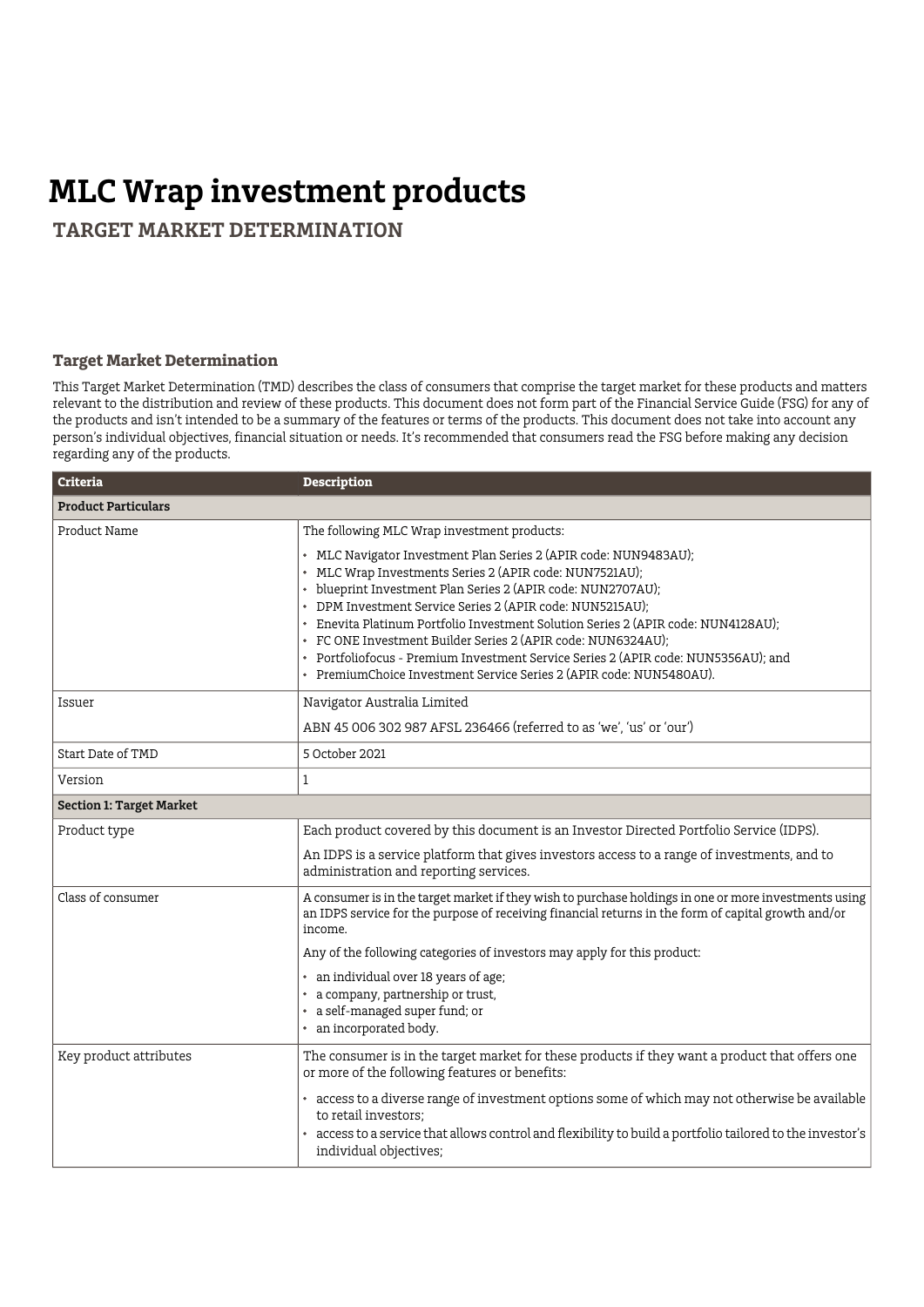## MLC Wrap investment products Target Market Determination

|                                                            | • access to consolidated reporting to help them manage and keep track of their investments;<br>and/or                                                                                                                                                                                                                                                             |
|------------------------------------------------------------|-------------------------------------------------------------------------------------------------------------------------------------------------------------------------------------------------------------------------------------------------------------------------------------------------------------------------------------------------------------------|
|                                                            | • access to a cash account facility for the payment of fees and transacting purposes.                                                                                                                                                                                                                                                                             |
| Investment offering                                        | These products offer a diverse investment menu which is designed to cater to consumers of varying<br>objectives, financial situation and needs.                                                                                                                                                                                                                   |
|                                                            | The consumer is in the target market for these products if they wish to invest in any of the following<br>investment options:                                                                                                                                                                                                                                     |
|                                                            | • Term Deposits;<br>• Managed Accounts:<br>• Listed Investments; and/or<br>• Managed Investment Schemes.                                                                                                                                                                                                                                                          |
|                                                            | Consumers who have simpler investment needs, can choose to limit their investment selection to a<br>sub-set of 'core' investment options and benefit from a reduced administration fee.                                                                                                                                                                           |
| Negative target market                                     | <b>Investment risk</b>                                                                                                                                                                                                                                                                                                                                            |
|                                                            | These products are not suitable for individuals who don't understand and accept that the<br>investments made available through these products are subject to an investment risk/return<br>trade-off                                                                                                                                                               |
|                                                            | Liquidity risk                                                                                                                                                                                                                                                                                                                                                    |
|                                                            | Some investments made available through these products may not be suitable for individuals who<br>need immediate access to their funds. For example; in certain circumstances, the Responsible<br>Entity of a Managed Investment Scheme may deem it illiquid under the Corporations Act and only<br>permit withdrawals according to a defined 'withdrawal offer'. |
|                                                            | Investment ownership                                                                                                                                                                                                                                                                                                                                              |
|                                                            | We hold the investments in trust and transact on behalf of each investor according to the product<br>rules and the laws applicable to an IDPS, therefore these products may not be suitable for individuals<br>who are seeking to hold investments directly in their own name.                                                                                    |
| Section 2: Distribution Channels, Conditions and Reporting |                                                                                                                                                                                                                                                                                                                                                                   |
| <b>Conditions for distributors</b>                         |                                                                                                                                                                                                                                                                                                                                                                   |

| <b>Conditions for distributors</b>       |                                                                                                                                                                                                                                             |  |  |
|------------------------------------------|---------------------------------------------------------------------------------------------------------------------------------------------------------------------------------------------------------------------------------------------|--|--|
| Distribution channels                    | These products may be distributed to consumers in the following ways:                                                                                                                                                                       |  |  |
|                                          | with the aid of a Licensee or their Authorised Representative (as defined by law) (known as a financial<br>adviser) who provides personal financial advice<br>• by direct application, where we have approved a special purpose application |  |  |
| Distribution conditions and restrictions | Investment conditions                                                                                                                                                                                                                       |  |  |
|                                          | Distributors must take reasonable steps to adhere to any 'distribution conditions' set-out in any<br>Target Market Determinations for an investment that they recommend to, or select on behalf of,<br>the consumer.                        |  |  |
|                                          | Advertising and promotional material                                                                                                                                                                                                        |  |  |
|                                          | The Distributor must not produce advertising or promotional materials in relation to these products<br>without our written consent.                                                                                                         |  |  |